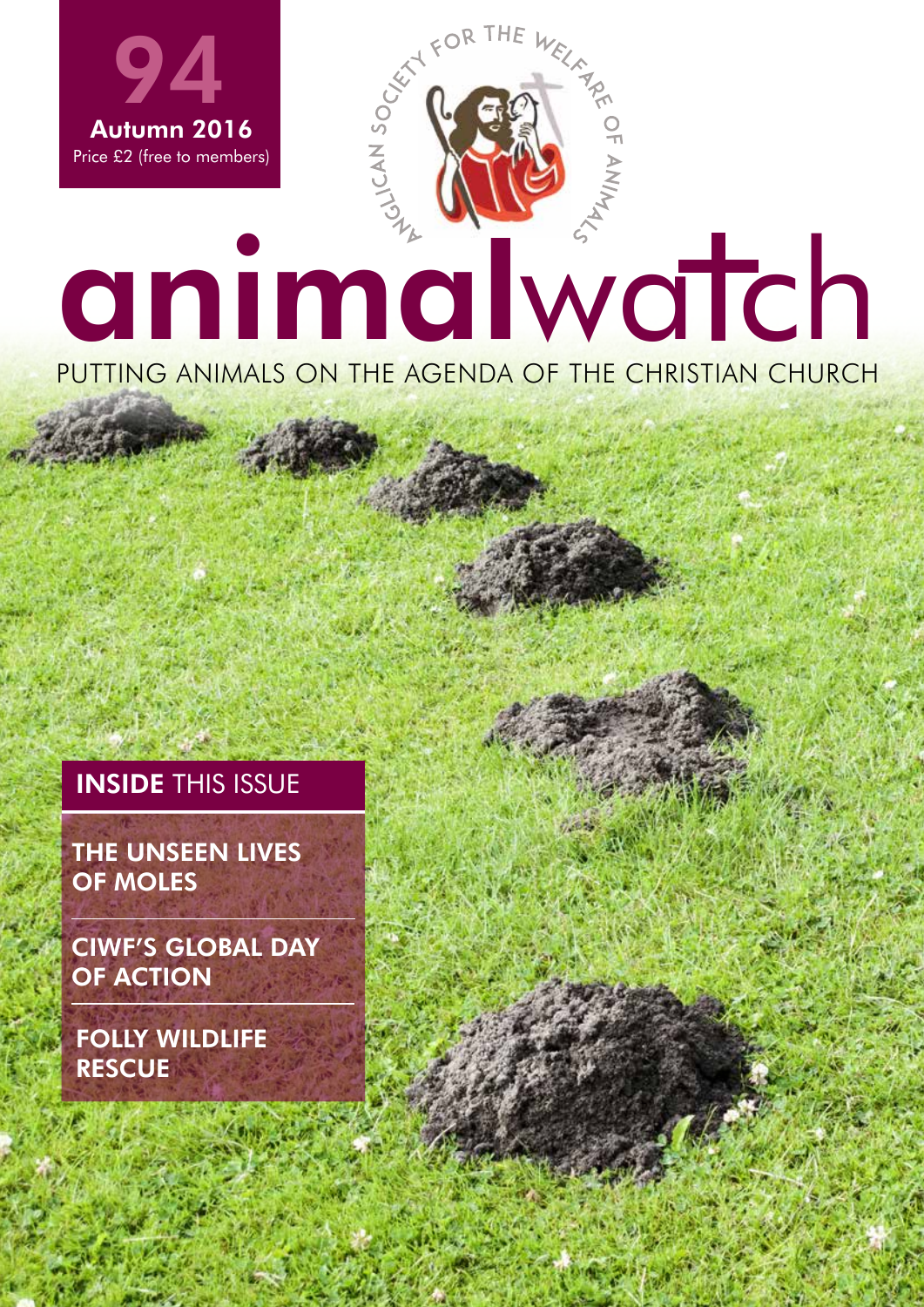# IN THIS ISSUE

| <b>A WARM WELCOME</b>              | З  |
|------------------------------------|----|
| <b>ASWA AGM</b>                    | 3  |
| <b>THE UNSEEN LIVES OF MOLES</b>   | 5  |
| <b>ANIMAL BLESSING SERVICE</b>     | 7  |
| <b>CIWF'S GLOBAL DAY OF ACTION</b> | 8  |
| <b>FOLLY WILDLIFE RESCUE</b>       | 10 |
| <b>BOOK REVIEWS</b>                | 11 |
|                                    |    |



# DORIS' DIARY

Hello! My name is Doris, and I am a Border Leicester ewe with very large ears! I was rescued by ASWA secretary Sam Chandler, as I had outlived my usefulness as a breeding ewe.

Below are some great events ewe may enjoy!

Sunday 2 October Animal Welfare Sunday

ASWA Annual Service, St Cross Church, Winchester, 9.30am. The preacher will be the Rt Revd Dominic Walker OGS, ASWA President and former bishop of Monmouth.

Annual pet service, Great Malvern Priory, 3pm. For more details contact greatmalvernpriory@me.com.

## Suday 9 October

Animal blessing service, St John Vianney Church, Wantage, OX12 8ER, 3pm. Speaker: Revd Hedley Feast. Refreshments for humans and animals provided after the service. For more information, email labcott@ googlemail.com.

## Saturday 15 October

Animal blessing and thanksgiving service for pets, St Martin's Church, Mortimer Road, Kensal Green, London, NW10 5SN, 2pm. Led by the Revd Graham Noyce. All well-behaved pets welcome. For further details of the service, please email: animalblessing@hotmail.co.uk or telephone 07958-950137.

## Sunday 18 October

Animal Service, St Mary's, Childwick, AL3 6JJ, 11.30am. This short act of worship (30 minutes) has been especially shaped to thank God for creation and to pray for animal welfare. Pets welcome to come for a blessing. For more information, please visit www.stmichaels-parishchurch.org. uk/home.asp.

## Saturday 22nd October

Interfaith Celebration of Animals & AGM, Golders Green Unitarians, 31 Hoop Lane, London,NW11 8BS AGM at 2pm, Celebration at 3pm. Speaker the Revd Prof Martin Henig.

## Sunday 13 November

ASWA Remembrance Service at the Animals' War Memorial, Park Lane, London, 3pm.

for further details of events, please visit the website: www. aswa.org.uk

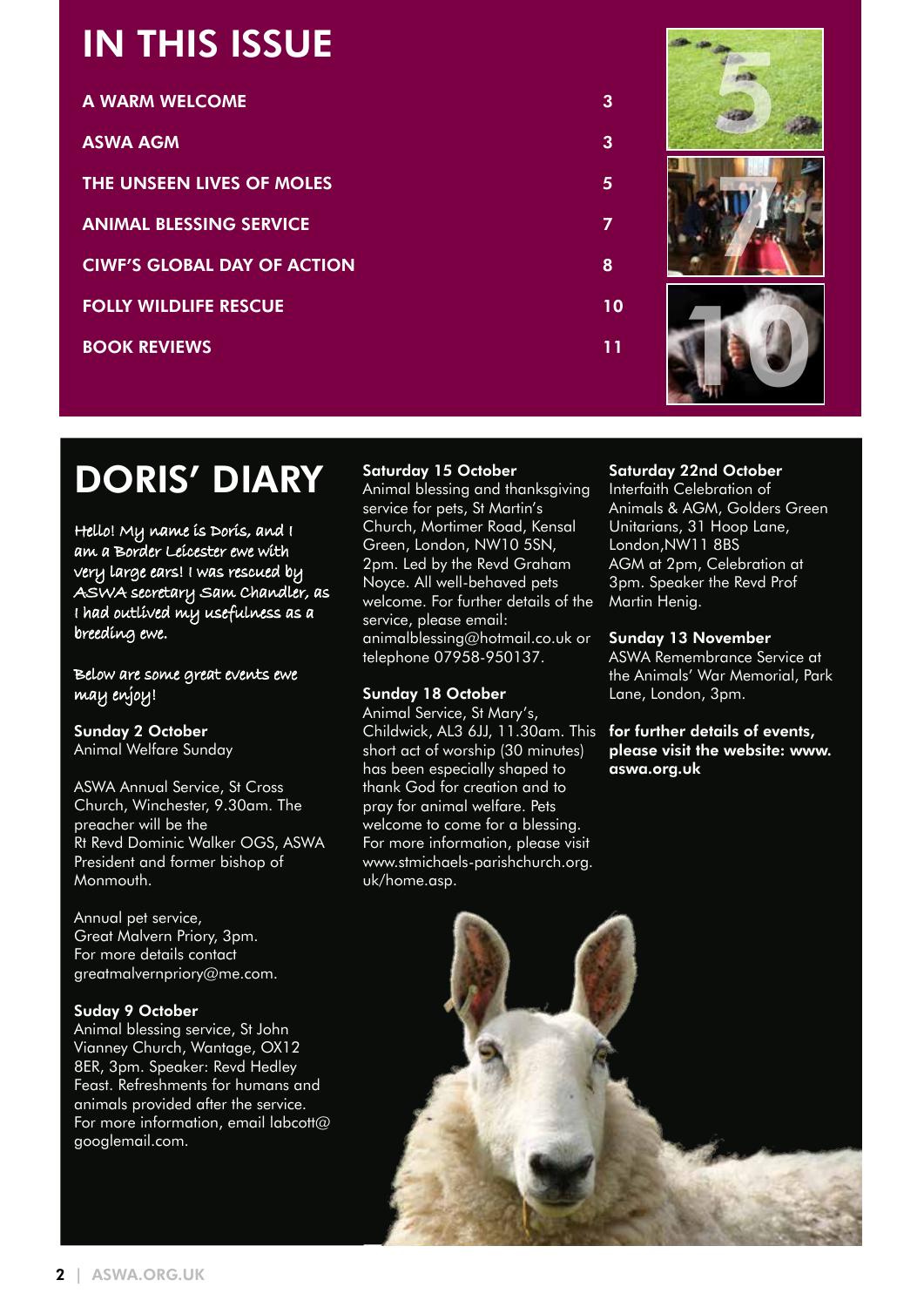# HELLO AND WELCOME TO ANIMALWATCH

Welcome to *Animalwatch*. In this issue, we look at different forms of advocacy for animals, from taking an interest in creatures often dismissed as 'pests' to reports on a rally against live exports, and a talk given by ASWA patron Tony Campolo. Also in this issue you will find a report on this year's prisons wildlife award.

We hope that you enjoy keeping up-to-date with news and information on our website. Do check regularly for resources and information about upcoming events. Please do make a note of the dates in Doris' Diary – especially the annual service in October and the Remembrance service in November. We hope to see you at both of those events.

Please send any items for consideration for *Animalwatch* to Revd Jennifer Brown, Editor, PO Box 7193, Hook, Hampshire, RG27 8GT. Email is even better – animalwatch@jenbrown.org.uk. Please note that, owing to space restrictions, it may not be possible to print all contributions, and that letters and other contributions may be edited for length.

#### Jennifer Brown, Editor

The deadline for the Spring magazine is Monday 23rd January 2017.

# ANNUAL GENERAL MEETING 2016

The ASWA committee, members and supporters met once again in St Michael's Church, Chester Square, London.

During her annual report, the Chair, the Revd Helen Hall, thanked the committee and the President, the Rt Revd Dominic Walker, together with the Vice President, the Revd Dr Martin Henig, for their continued support and guidance. She also thanked Keith Plumridge for his tireless support in the role of Membership Secretary and in particular for the excellent email service he runs to keep ASWA members up to date with current issues and events. If you are on email and would like to be included in this list, please contact the Secretary.

There had been no need for a postal ballot for the election of committee members as the number of candidates did not exceed the vacant posts available. Therefore, Samantha

Chandler was re-elected as Secretary and George Ochola, Sarah Dunning and Keith Cottrell were all re-elected as Committee Members.

The Chair said that this had been, "An important and significant year for ASWA." ASWA had submitted a report on domestic pets to the EFRA Committee (Environmental, Food and Rural Affairs). She reported on the progress of the Animal Friendly Church initiative and encouraged ASWA members to speak to their own churches about applying. ASWA is now also a member of the All Party Group for Animal Welfare (APGAW) and an ASWA representative attends their meetings at the House of Commons.

The Chair also commented on the great importance of prayer both for the society and for animal welfare issues in general. She praised the prayer group run by Sarah Dunning which included many ASWA members and said that prayer support was vital for the continued success of the society.

There were a couple of theological questions from the floor and a vote was taken regarding an increase in the annual subscription rate to £20. The meeting was unanimously in favour of the increase from 1st January 2017. Concessions for OAPs and those on benefits will remain.

The guest speaker was Dr Brett Cochrane from the Dr Hadwen Trust [*See the summer issue for a summary of Dr Chochrane's talk*].

## A Warm Welcome

to our new members. We look forward to hearing from you.

Carolina Bowie, Anstey, **Hertfordshire** 

Philip Mark Bullock, South Shields, Tyne and Wear

Brenda Forrester, Chester-le-Street, Durham

Rev Dr Jan Goodair,Huntington, York

#### Philip Guyott, Chard, Somerset

Mary Hall, Bideford, Devon

Sheila Hargreaves, Alresford, Hampshire

Nicola Peters, Gilwern, Abergavenny

Julie Pleass, Marlow, Buckinghamshire

Valerie Reisenman, Leasowe, Moreton, Merseyside

Barbara Robson, Stape Pickering, **Yorkshire** 

St James's Church, Piccadilly, London

Christ Church with St Philip, Worcester Park, Surrey

To all our new members we extend a warm welcome and, along with our existing members, we would ask that you encourage others who share your concern for animal welfare to join. Introductory leaflets are available from the Secretary.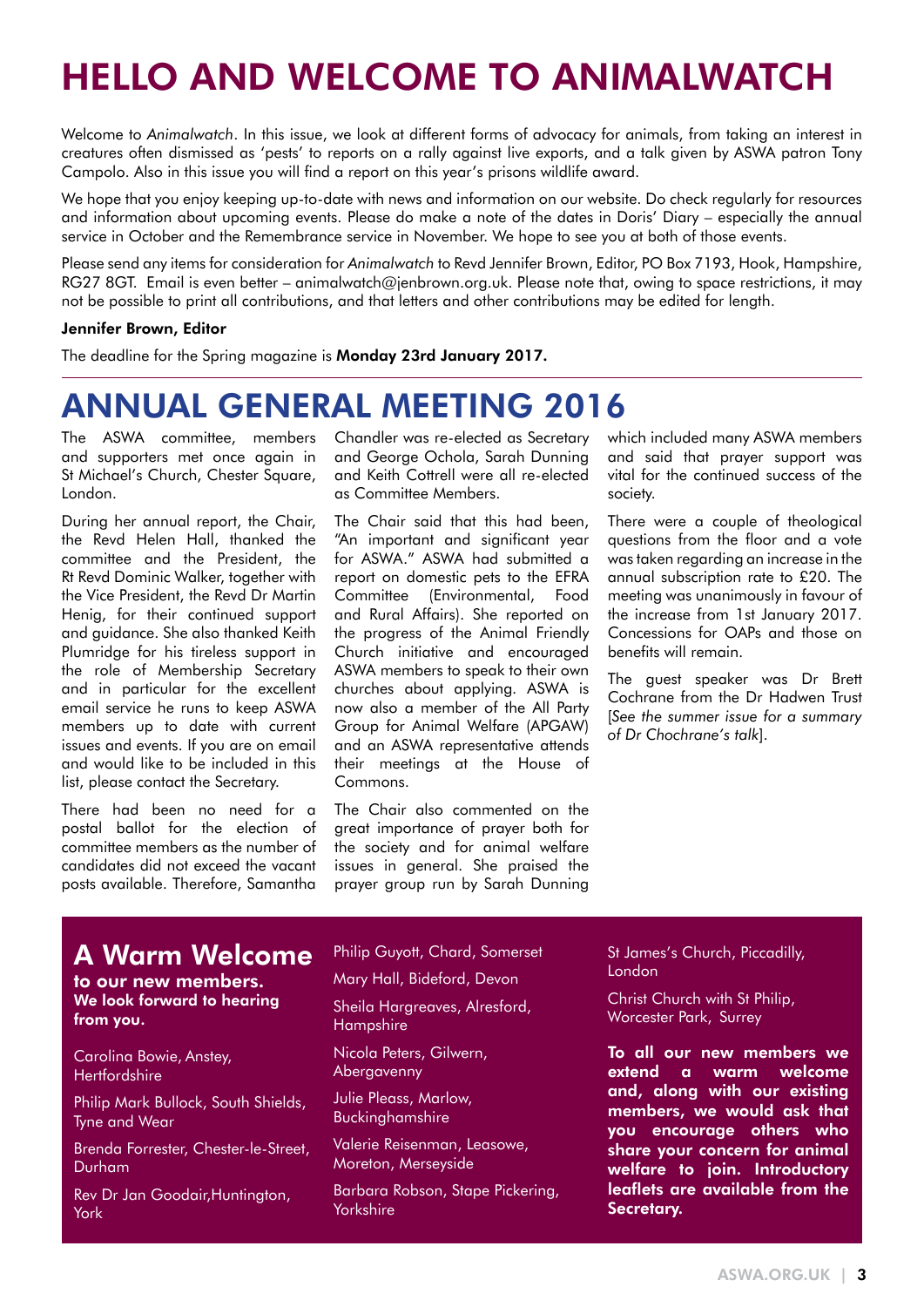# GOOD NEWS

#### Important US marine reserve extended

At the end of August, President Obama extended the Papahãnaumokuãkea Marine National Monument off the coast of Hawaii. This is an area of vital marine habitat, and the extension of the National Monument will provide protection not only for coral reefs, but also for whales, sea turtles and other species. President Obama's action means that this protected area now covers more than half-a-million square miles of ocean and is the largest marine reserve in the world.

# NEWS & NOTICES

Don't forget, you can follow ASWA on Twitter – aswanews



You can also keep up with what's new via our website – www.aswa.org.uk.

## Animal-friendly Church awards

Is your church animal friendly? Last year, ASWA launched the Animalfriendly Church awards. Churches can apply at any time and those meeting the necessary criteria will be awarded animal-friendly church status. Information is available on the website or from the Secretary.



## Animal Welfare Sunday

Animal Welfare Sunday is Sunday 2nd October 2016. Resource packs are available to download from the ASWA website, or in hardcopy from the Secretary.

## ASWA Annual Service

This year's annual service will be held at St Cross Church, Winchester on Sunday 2nd October, 9.30am. The preacher will be ASWA President, the Rt Revd Dominic Walker.

## Animals in War Service of Remembrance

The annual Remembrance Service at the Animals' War Memorial, Park Lane, London, will be on Sunday 13th November 2016 at 3pm. This service has been growing year on year, and provides an opportunity to remember animals who have given their lives in war and those who continue to serve in our armed services and police forces.

## ASWA Membership Fees

From 1st January 2017, the annual subscription rate for ASWA membership will increase to £20. This increase was agreed by unanimous vote at the 2016 AGM.

## ASWA Local groups

Don't forget that there are ASWA local groups in different areas.

- The Watford group meets monthly. Members come from as far as Tring, Milton Keynes and Chesham to this group. The contact for this group is Sarah Dunning (01923-467502).
- There is an Ecumenical aroup, the Three Counties Animal Welfare Prayer Group, who meet for a service at Gloucester Cathedral at 12.15 on the first Saturday of each month. The contact for the ecumenical group is the Revd Helen Hall (01633-677775 or helen.hall123@ntlworld.com).
- The Revd David Austin has recently started an ASWA prayer group in the Norwich area. If anyone is interested in joining, David's contact details are 01603 469112 or dsj.austin@hotmail. com.

ASWA is always keen to support the formation of new groups. If you are interested in starting a group in your area, please contact the Secretary.

# TALKING POINT

### What happens to our rubbish?

If you live in the UK, you will undoubtedly have heard recent news reports about plans to ban the use of plastic microbeads in cosmetics and other products. The USA already has such a ban in place. Why have these microbeads become a problem? Because they are used in cosmetics and cleaning products, microbeads end up in water systems and, eventually, in the oceans. There, they are consumed by marine animals. Not only do fish fill up on these tiny beads instead of real food, the beads also collect toxins, causing them to become concentrated, potentially harming the animals that consume them. There is concern that as these toxins work their way up the food chain, they are eventually consumed by humans, with unknown but potentially harmful effects. Even if the ban comes into force, there will still be a huge problem with plastic waste in our oceans. How much effort do we put into recycling our plastics? Do we know where they go when the recycling is collected? Should we, as consumers, start demanding alternatives to plastics in our products and as packaging? Public demand is credited for the move to end the use of microbeads. Can we make even more of a difference?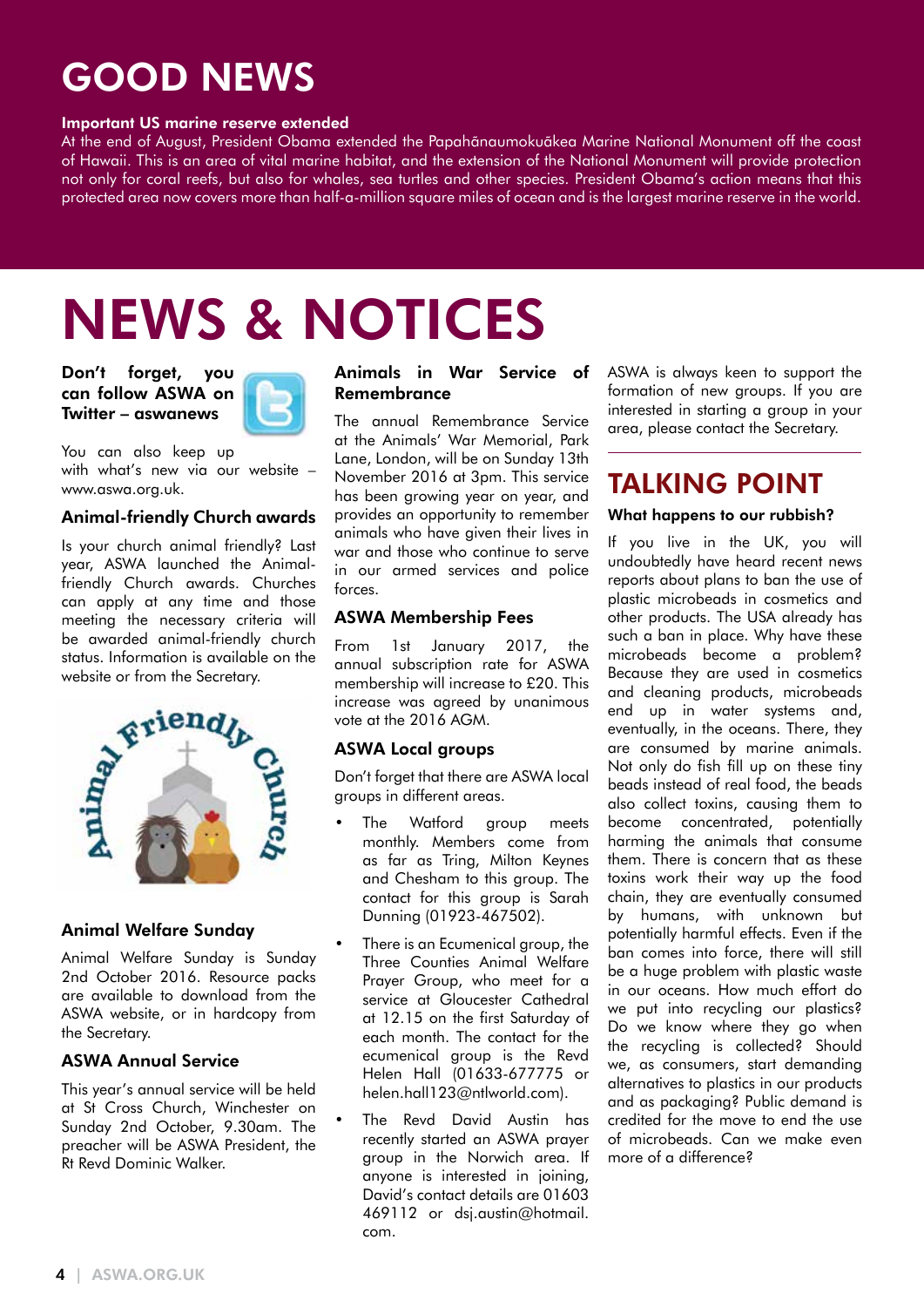# THE UNSEEN LIVES OF MOLES



"What's that!?" Martin braked the Skoda to a halt, making us to put out our hands to brace ourselves.

"On the side of the road – quick, let's look!"

We stepped onto the tarmac. I spotted the small, dark animal moving rapidly through the sheep-cropped grass at the verge. Standing around the mole, we watched its velvet coat shimmering between black and silver. Every movement was rapid, the naked snout probing and sniffing. Its short tail was club-like, and held upright, and the front feet were broad, spade-like hands held close to the body. The ends of the dirty pink fingers were armed with thick long nails, and when the mole moved forwards it rocked slightly from side to side, unable to press the palms of its hands simultaneously to the ground beneath it.

"What was it doing above ground?" asked Martin as we got back into the Skoda. Having completed the first year of my scientific research on, of all things, moles, I knew the answer.

"It's young, and it's leaving home. After they're born the youngsters live in their mother's tunnels and after two months have grown almost as big as she is. The food runs out and either the kids leave willingly or they're thrown out by mum – we don't know."

As we drove home I explained how tough life is for young moles. They travel above ground and beneath

leaf litter looking for somewhere to live, and many die of dehydration or starvation, or are picked up by predators. Nearly two-thirds of them won't live to their first birthday. Of the survivors, a lucky few might stumble on the abandoned tunnels of a dead neighbour, or even usurp a resident. The rest have to find somewhere to build their own homes, somewhere where there is enough food and where the soil is strong enough to hold a tunnel but not so firm or stony as to be difficult to dig.

The tunnels of a mole spread over an area of some 1,500 square metres, and the total length of tunnel in such a territory is more than a kilometre. About 2,000 kilograms of soil has to be dug out, and this by an animal that weighs on average 100 grams. A young mole scratching out the first few centimetres of its new home has a thousand hours of digging ahead of it. But digging and finding food place such a strain on a mole that it only digs for four and half hours a day, and so its tunnel system will take 220 days to complete.

A mole's tunnels are not only its home, but are a trap and larder for its food. Soil invertebrates accidentally enter the tunnels, and wander for a while before burrowing their way out. Earthworms are especially favoured, and the mole eats them head first, pulling them through its nails to squeeze out the gritty gut contents like toothpaste.

The mole's physiology is adapted to the low oxygen and high carbon dioxide levels that occur underground, and its body is supremely designed for digging, with immensely strong shoulders and forelegs. The mole digs with one hand at a time, alternating them as it rasps soil from the tunnel's end. Then it turns and pushes the dirt back down the

tunnel, until it reaches one of many pre-dug, vertical shafts. In pushing soil up one of these shafts and onto the surface, thus forming molehills, a mole lifts around two kilograms – 20 times its own bodyweight. The strongest human can only bench-press twice their own bodyweight.

Moles are solitary, and aggressive towards their neighbours except when mating. In March and April, males are lustily travelling across the countryside in shallow runs, hoping to encounter receptive mates. The females, which are usually just as territorial as the males, briefly let down their guard. The babies, usually around four, are born in late spring, in cosy, underground nests of dried grass.

Moles' digging brings nutrients to the surface, their tunnels aerate and drain the soil, and their molehills germinate rare herbs. They were once deliberately introduced to control cockchafer beetles. But today moles are seen as an agricultural pest, and in our gardens they are almost universally disliked. Their reputation as a serious farmland pest is not borne out by scientific study, and in Germany moles are protected by law. But moles are still killed in vast numbers in Britain. Their molehills may be unsightly, but they are also a flag that the soil is healthy, and remind us that an industrious, fascinating little animal is going unseen about its business. Instead of being infuriated by molehills, should we not smile and rake them over?

## Rob Atkinson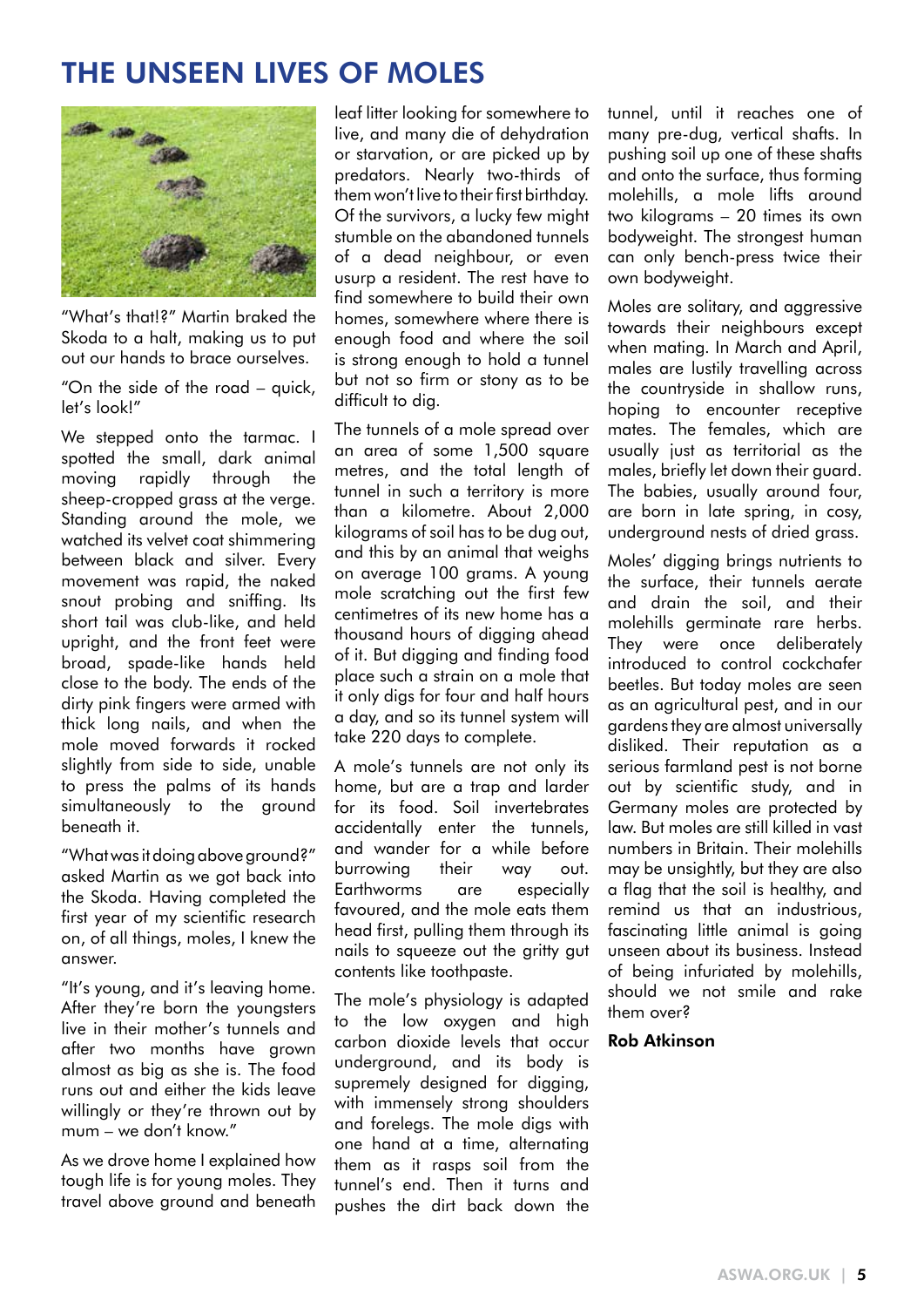# NEWS FROM AROUND THE WORLD

#### AUSTRALIA

#### Good news for greyhounds



The good news is that greyhound racing will be banned in New South Wales from July 2017. There have been several exposés on national TV of the cruelty these lovely dogs suffer and the miserable lives they lead. As a result, the NSW Government set up a Commission to look into the industry. This revealed the large numbers of dogs that were killed because they couldn't run fast enough, (called "wastage" in the industry) and the widespread use of live baiting, using small animals, such as possums and rabbits. You can imagine the community anger these images caused. The conclusion was that there seemed no possibility that the industry could be cleaned up, as it has ignored repeated calls for improved standards over many years, and the Premier of NSW, Mr Mike Baird, announced that greyhound racing would come to an end next year. In addition, under the greyhound racing ban, it will not be permitted to send dogs inter-state within Australia to train or race or to send them overseas.

As was to be expected, the industry is fighting back, and it is acknowledged that several hundred people will lose their livelihood. The Government has proposed an assistance package for those who work in the industry. One has also to acknowledge that there will be some excellent owners who treat their dogs well, but from all evidence, these are very much a minority. The challenge is to find homes for hundreds of greyhounds, and I notice there are quite a few out for walkies these days. What a wonderful change for the dogs, from life in cages and running for their lives, to being a family pet.

On 29th August there were rallies in major cities in Australia against live exports as part of a global effort to focus on this hideous trade. I attended the one in Sydney.

On 2nd October there will be a service for animals in the Cathedral here in Newcastle. Always a joyful occasion. I hope some greyhounds will come!

#### Olga Parkes

## SOUTH AFRICA





About 14 years ago, my husband and I were walking past the nearby primary school when we noticed a young grey feral cat suckling 2 tiny kittens in the school garden near the pavement. We immediately went home and fetched some cat biscuits for the very thin cat, who ate

the food hungrily. After contacting the school's authorities, we began feeding Thomasina and her kittens regularly in a sheltered place in the school grounds. So began our on-going involvement with feral cats, both at the school and elsewhere.

Thomasina's kittens grew and flourished; all 3 cats were eventually spayed by the local SPCA. The "school cats" were noticed by some of the students and staff members, who voluntarily donated cat food for "their cats." One of the teachers put a "kitty bottle" in her classroom for the donation of spare coins for the cats' food. The school secretary regularly phoned me to collect the full "kitty bottle" and I collected it, counted the contents, and wrote a thank-you note to the children, from the school cats. The notes were displayed on the class notice-board. The children's response was amazing.

The school also arranged a special morning assembly to which we were invited; and a lovely message of gratitude was given to us because we were caring for and feeding the school cats. We were also presented with a bundle of handmade thank-you cards by the children who had carefully made them. A heartwarming gesture indeed.

Thomasina and her feline family have touched many lives in a totally unexpected, wonderful way, The message of kindness and compassion has reached beyond the school's boundaries. Sadly Thomasina had to be put to sleep on 29th of July this year, because of kidney failure which had caused multiple problems for her. She was a quiet little feral cat whose influence lingers on.

Anne Hemmings

#### **SWEDEN**

#### Success at last!

#### *Support for animal welfare*

The Animal Rights movement has yet again taken a firm stand against the horrendous transport of livestock. They have taken part in the International "Stop the trucks" campaign that strives for improving the conditions for animal transport. The Swedish Animal Rights movement presented results from a survey showing that 86% of all Swedes support the campaign and want an improvement for animals and 61% support putting a permanent stop to livestock transports from Sweden to other countries. The animal rights survey also shows that in 2015, 68% of all Swedes were totally against the use of wild animals such as elephants and sea lions in circuses. Today 76% of all Swedes are against it.

#### *Eggs*

One of Denmark´s largest food corporations has decided to stop selling eggs from caged/confined hens. By 2017 they say those battery eggs will be gone. The animal rights movement has successfully convinced Co-op, Willys, Hemköp, Lidl and Pris Extra to move toward less painful animal treatment. New statistics from the National Board of Agriculture show that Swedes consume 2% less meat than previously, the consumption of eggs, however, has increased by 6%.

#### *Horses*

Legally, all horses had to be registered at the National Board of Agriculture by 1st July 2016. An international database will keep track of all horses. Horses staying in Sweden for more than 90 days are legally required to be registered. Horse passports must at all times be available and valid when ridden, competing, transported, stabled or out to graze.

We need to continue to help our animals in every way we can. It is hard at times as their suffering is so great and it can be overwhelming. For each little life we can save or help it means the world of difference. Thanks to ASWA and other societies and organisations we gain strength and hope for the future.

#### Sandra Kinley



#### Good things for people and animals

The last of the Waterville People and Animals Together (P.A.T.) free wellness clinics was held on 10th September. This was a very successful clinic, with 53 animals seen. Although there will be no more wellness clinics this year, we continue to offer other services, such as affordable spaying and neutering.

The Humane Society will be having our first "Pet-a-Palooza" fundraiser on 2nd October. Among the fun things we have planned are a pet parade (with or without costumes), an Animal Wellness Clinic, agility course for dogs, pumpkin carving, and a "Dunk the next President". Clinton and Trump are too busy to attend, so we're getting some lookalikes to take their place. There will be lots of food, lots of music and a lot of fun.

We've had a longer "kitten season" this year because of our warmer than usual winter and spring. Fortunately, we have wonderful foster families who help us with not only the cats and kittens, but the bunny moms and newborns as well.

Joann Brizendine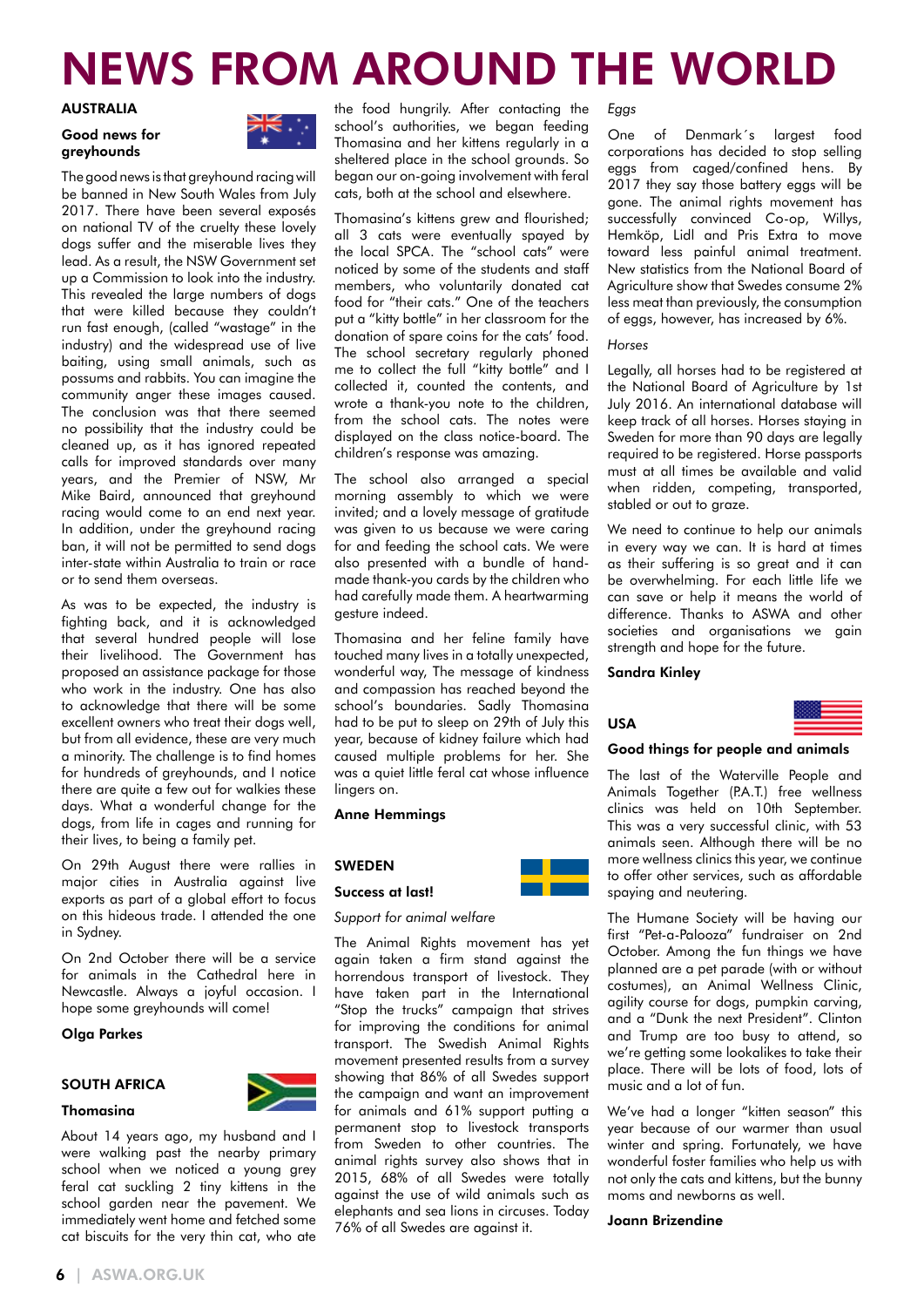# **OFFENDER** MANAGEMENT SERVICE WILDLIFE AWARD 2016

For the seventh year, ASWA once again teamed up with Catholic Concern for Animals (CCA) to sponsor and present the Prisons Wildlife Award. This year it was won by Nicholaston House in the beautiful Gower area of Wales. Nicholaston House is a Christian Conference Centre which supports the Wales Community Payback scheme by offering work in their beautiful grounds to offenders.

Samantha Chandler, ASWA Secretary attended the awards ceremony along with Chris Fegan from CCA. Chris Fegan spoke on behalf of the joint sponsors, CCA and ASWA.

The site was truly beautiful with a stunning view of the Gower peninsula. We were treated to a tour of the grounds which provided important habitats and feeding centres for birds, reptiles and invertebrates. There is also a lovely prayer walk with scripture readings on plaques around the gardens and a lovely stone chapel. Prisoners were fully involved with the scheme. We heard from Mike Hurst on behalf of the Nicholaston House Wildlife project and also Simon Morse-Jones on behalf of the Wildlife Project for Wales CRC.

Once again, both Chris and I were so pleased that both CCA and ASWA are involved in this very important scheme which benefits both wildlife and also offenders/vulnerable humans.

We would also hugely recommend Nicholaston House to anyone looking for a venue for a retreat, either individually or as a small group. They would be very pleased to hear from any ASWA members.

## Samantha Chandler



# NATIONAL ANIMAL BLESSING SERVICE

On Sunday 1st May, I returned for a second time to All Saints' Church in Snodland, Kent for their annual animal blessing service. The service was led by the vicar, the Revd Hugh Broadbent. The preacher this year was the Revd Mandy Young, Curate at All Saints. She gave a bold and inspiring sermon, mentioning as an example St Francis, and explaining that he was once considered a madman for his humble regard for and affinity with all of God's creation. Nowadays, I think that most would regard him as someone who was far ahead of his time. Ms Young's sermon is now on the ASWA website for those who would like to read it.

The Revd Hugh Broadbent led us into the act of commitment, a symbolic time of prayerful words and reflection. The prayer contains the words, "The rainbow in the bible is a symbol of God's covenant, love and commitment towards all his creation. May it also be a sign of our readiness to serve him, and be a universal peace." At this

point in the service, different coloured candles are brought forward to the chancel steps and lit. Each colour has its own prayer and meaning. I particularly loved the words for the Orange candle representing fruitfulness and the prayer, "Bless all that we do in your name, O Lord, that in our labours we may show forth the fruit of the Spirit, and enable every animal whose welfare rests in our hands, to enjoy a freer, fuller and happier existence."

The highlight of the service is, of course, the wonderful animals that come to receive a blessing. For the second year a beautiful proud black feathered cockerel had returned. Last year the cockerel decided to crow at 6pm at the end of the service which created the perfect ending to such a wonderful animal blessing. All Saints' Church always provides such a creative and joyful celebration for Church members, the local community and their animals.

Janet Murphy



## ASWA SPEAKERS AVAILABLE

If you have a group or service that would welcome an ASWA speaker, we would love to hear from you! We often travel a fair distance so please call to discuss it. We usually bring a stall and literature and always liaise with our hosts to ensure the talk is appropriate for their particular audience. Keep the invitations rolling in!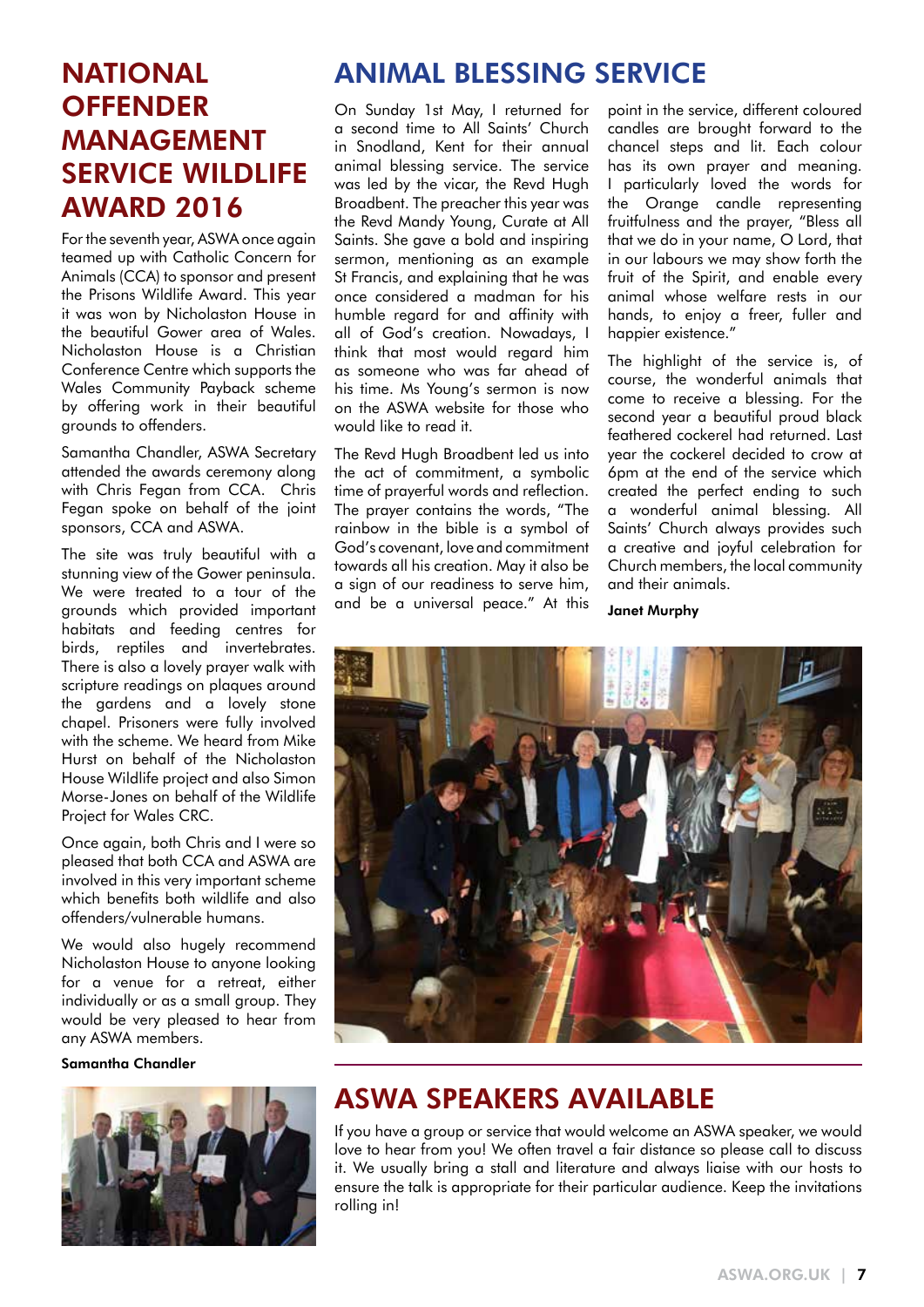# LETTERS TO THE EDITOR

### Dear Editor

I would like to commend Sarah Dunning and the wonderful ASWA Prayer Text Chain she operates.

My dog, Honey, recently had to have a big corrective operation after "a bad spay" in Uganda (I brought her back with me after working for 6 years with Mukono Diocese).

It is great to know, through the Prayer Chain, that we have so much support and understanding from other animal-lovers at difficult times, and all at the press of some 'phone keys.

Thank you so much! It's just great being a member of ASWA!

Mary Mills

#### Dear Editor

I have recently joined ASWA, as I run a vegan group which meets once a month in a local church hall. None of us go to church, most of us are atheists and not much interested in any theology which seems to teach that animals are there for humans to eat – God-given for that purpose, even. All vegans find that idea repulsive. None of us can find Love in it.

The vicar of the church where we hire a room for our meetings remarked recently that she would like to persuade more of those who use the church halls to actually come to some services and that the church was "working on that". I am afraid that there will be very little chance of this with any ethical vegans who are not already Christians. I even know some vegan Christians, from contacts on Facebook, who are struggling to even remain in the Church, so discouraged are they by the general attitude of their fellow Christians towards God's humbler creatures.

Since going vegan about four years ago, I've been learning about the many imaginative ways that human beings torture, exploit and brutally kill so many other animals, and, if God does not weep over this, as I do, then he cannot be as compassionate as I am, or as moral. And that simply does not fit with my idea of what God is. I have listened to Christians justifying their love of the taste of animal flesh, or cheese, and felt repulsed by what comes across to me as a complete lack of respect for life. I have been told that, as Jesus wasn't vegan, there is no need for Christians to be either. How is God glorified in these attitudes?

The God of Love cannot possibly condone what we do, routinely, to the least of our brothers and sisters, the other animals who share His earth with us. None of it is done in my name and I do not think that it can be claimed to be done in God's name either.

## Carol Williams Worcester Park

## CIWF'S GLOBAL DAY OF ACTION: ANIMALS ARE NOT FREIGHT

On Monday 29th August, ASWA Trustee Sarah Dunning joined the rally in London's Parliament Square for Compassion in World Farming (CIWF)'s Global Day of Action in their campaign Animals are not Freight. Events were happening on this day across the world, to tell governments that carrying live animals on long journeys as freight, also called 'live exports', is inhumane and shameful in the 21st century.

Other faith groups were also represented: Barbara Gardner, Chief

Executive of the Animals Interfaith Alliance (AIA), attended, as did Chris Fegan, Chief Executive of Catholic Concern for Animals (CCA) and Thomas Bonneville, a trustee of Quaker Concern for Animals (QCA). ASWA, CCA and QCA are all foundermember groups of AIA.

Parliament Square was packed with hundreds of protesters. Speakers included Philip Lymbery of CIWF, Ian Driver, a campaigner against live exports and former Thanet district councillor, and Keith Taylor MEP, a Green Party spokesman and animal advocate.

Sarah Dunning



Photo courtesy of CIWF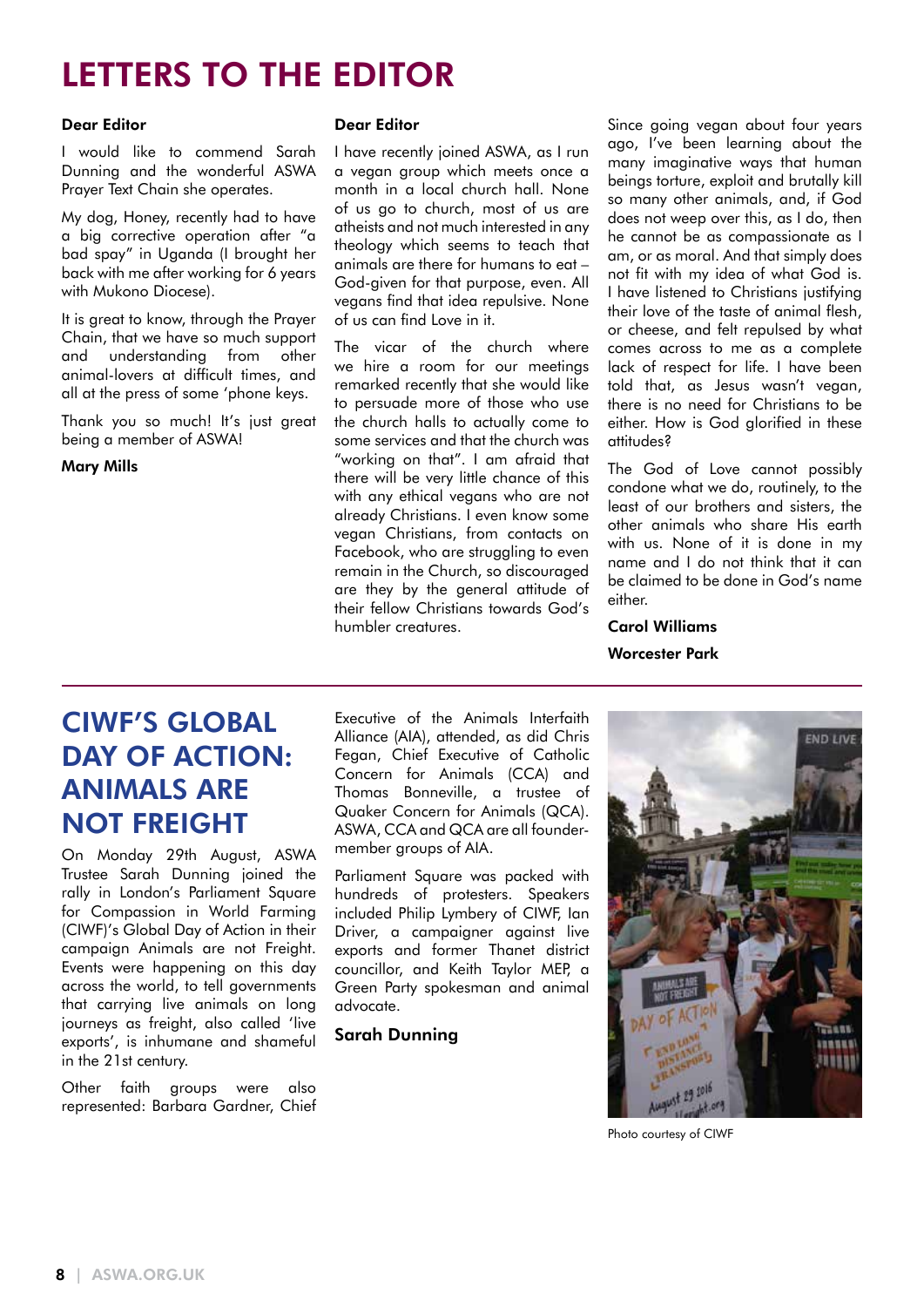## Visit from ASWA Patron Dr Tony Campolo

When we heard that ASWA Patron, Dr Tony Campolo, was in the UK this Summer and he had a free Sunday at the end of August when he could speak about animal welfare, we hurriedly tried to find a suitable venue. The lovely folks at St James's Church, Piccadilly came to the rescue and said that he could speak at their 11.00am Eucharist service. Thanks to the efforts of ASWA member Adolfo Sansolini and ASWA Committee member Sarah Dunning, who both worship at St James's, we enjoyed a wonderful service on 28th August, followed by a vegetarian lunch in the church.

The Church was full, not only with the usual congregation, but also ASWA members from the London area and beyond. One of our members had come from Northern Ireland to hear Tony Campolo! As always, Tony did not disappoint. Without any notes, he spoke about the importance of animals and how animal welfare should be a Christian issue and not one championed mainly by secular organisations. He spoke movingly about the importance of companion animals to the elderly and those who live alone, and also of the suffering of farm animals, particularly chickens.

We are extremely grateful to Tony for his support for ASWA and for being our Patron. We also thank all the clergy and congregation of St James's Church, Piccadilly for making us all feel so welcome.

### Samantha Chandler



## THE BIBLE AND...

## **The Nativity**

As this is the last issue before Christmas, this Bible study looks at the traditional image of the Nativity, and the possible meaning of the animals that are typically portrayed as being present at the birth of Jesus.

We are all familiar with the traditional nativity scene: Joseph and Mary side-by-side, the baby Jesus lying in the manger. There are generally shepherds and sometimes the Wise Men have even made an appearance. And usually, maybe in the background, there will be an ox and a donkey. But why do we think these animals were there? Only two of the four gospels – Matthew and Luke – record anything about Jesus' birth. Matthew's account doesn't really mention the birth at all, just what happened before (God's instruction to Joseph to take Mary as his wife) and after (the visit of the Wise Men). In Luke's version, we are told about the journey to Bethlehem, and that the baby was placed in a manger because there was nowhere else available. Luke also tells us that shepherds visit the new-born Jesus. Nowhere, in either of these accounts, are the ox and donkey mentioned. So why do we think they were there? Why have artists so often included them in their visual accounts of the nativity?

The most likely reason that the ox and the donkey are so often pictured in the nativity scene is because they serve a symbolic purpose. One possible symbolic interpretation is that the ox and the donkey, so often depicted peering at the infant Jesus in an attitude of adoration, demonstrate that even though humans might fail to recognise God incarnate, the rest of creation knows its maker. This draws on a passage from Isaiah (1.3):

"The ox knows its master, and the donkey its master's crib; but Israel does not know, my people do not understand."

- If we accept the truth behind this symbolism, that these lowly creatures are better attuned to God than many humans, what does this say about the value of non-human animals?
- What can we learn from their simplicity and relationship with their creator?
- Is this symbolism evidence that Christ's redeeming work is for all creation, not merely humanity?

Of course, no nativity scene would be complete without a lamb, either held by or nestled close to a shepherd. Again, there is no mention in Luke's Gospel that the shepherds brought sheep with them when they went to see the infant Christ. So again, the presence of a lamb is symbolic. It is a reminder of just who Jesus is: the Lamb of God who takes away the sins of the world (John 1.29 & 1.36).



*Simon Bening (Flemish, about 1483 - 1561)*

*The Nativity, about 1525 - 1530, Tempera colors, gold paint, and gold leaf on parchment Leaf: 16.8 x 11.4 cm (6 5/8 x 4 1/2 in.) The J. Paul Getty Museum, Los Angeles*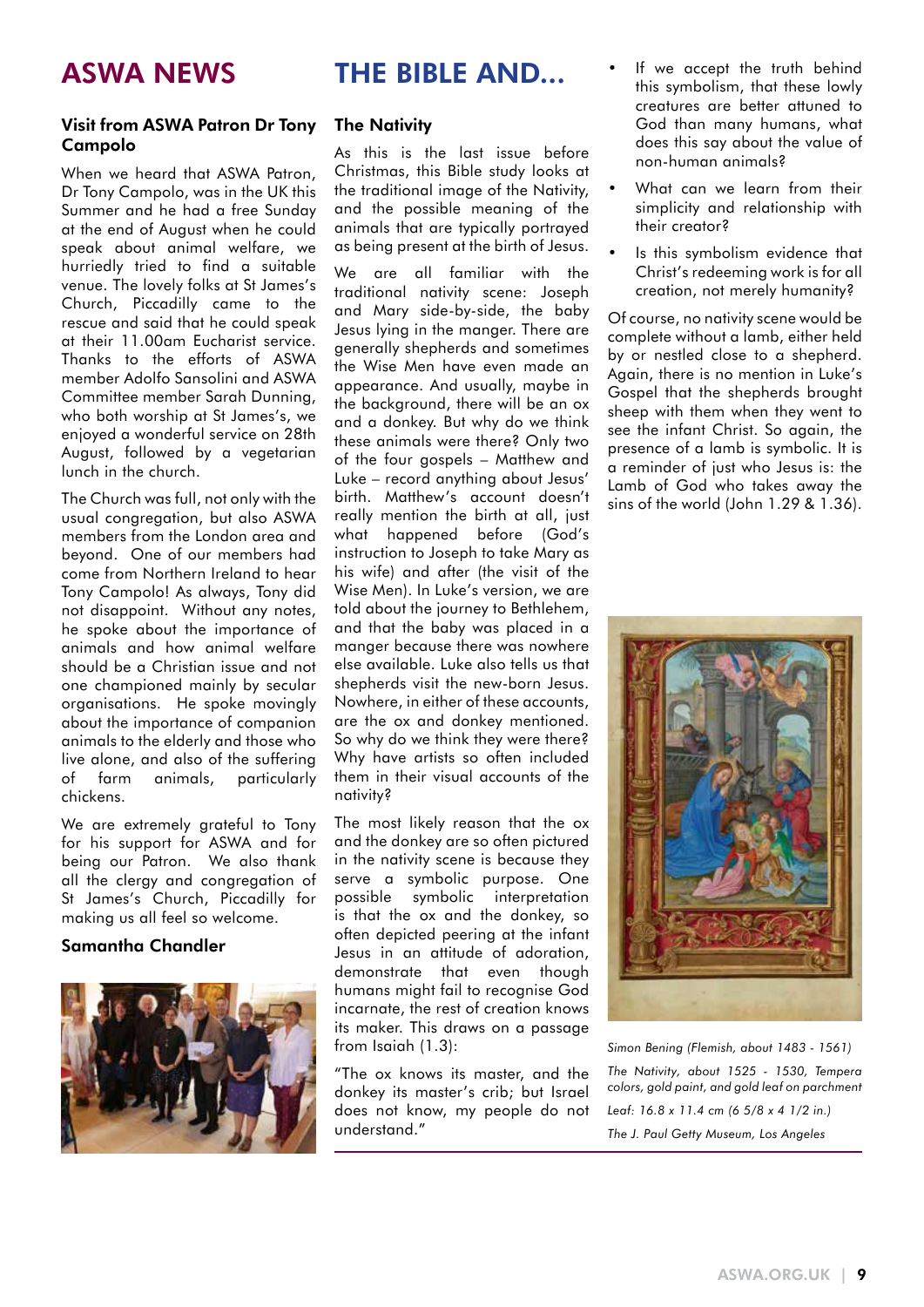# FOLLY WILDLIFE RESCUE



Working as a volunteer at Folly's Wildlife Hospital is a rewarding and inspiring experience. There is a lot to do in keeping the hospital running smoothly, especially during the busiest period, spring and summer. We need to keep on top of the cleaning, and some of the smaller animals need feeding throughout the day. Of the hedgehogs that arrive, many are very undernourished and need to gain weight for their survival. During my volunteering I have seen a menagerie of creatures that have been lucky enough to be rescued by Folly.

#### *The work at Folly*

Each year some 3500 injured, orphaned, sick or distressed wild animals and birds are admitted to our centre where they receive expert care and veterinary treatment. Some (but very few) have fallen from nests

in high winds, or are the survivors of attack or predation by other wild animals, but by far the vast majority are the victims of human activity. Road traffic accidents, entanglement in netting, fishing line and fish hooks, nest destruction, poisoning, burning, immersion in or ingestion of chemicals and attack by domestic cats and dogs are just a few of the incidents we deal with. Although no precise figures are available, it is likely that many millions of wild animals are being killed and injured every year in the UK in accidents that are largely preventable.

A large part of our work at Folly involves caring for young animals and birds that have been orphaned or separated from their parents, usually as a result of human interference. We hand-rear everything from baby badgers, to day-old sparrows and even tiny goldcrests, and at the height of the breeding season are caring for hundreds at a time. The vast majority of these youngsters are successfully returned to the wild.

Our education programmes, conducted primarily through leaflets and talks to school children and community groups, aim to raise awareness of the plight of our wildlife and hopefully help reduce the number of accidents and incidents occurring. Additionally, many animals and birds are needlessly and wrongly persecuted and we work to dispel the many myths and misconceptions that can sometimes lead to them being harmed. But our main aim is to promote an interest in, and respect for our wildlife, which is under growing threat and in some cases at great risk of extinction.

If you would like to support Folly's work, there are many ways you could help, including becoming a Friend or making a donation. You can get in touch by post or email, or find out more on the web site.

#### Folly Wildlife Rescue

Fairview Lane, Broadwater Forest, Tunbridge Wells, TN3 9LU

Registered Charity No. 1091857

http://www.follywildliferescue.org.uk/ index.html

HELPLINE - 01892 543213

email info@follywildliferescue.org.uk

Janet Murphy

# ASWA MERCHANDISE

## ASWA 2016 Christmas card

Once again, this year's beautiful Christmas card has been designed exclusively for ASWA by Thea Olrog. Cards cost £5.00 per pack of 6 (including postage). Made from goodquality stiff card with high-quality envelopes, each card is printed with a Bible verse and has ASWA's details on the back. Sending an ASWA Christmas card is a great way to help raise the profile of ASWA and the work that we do. Cards will be available from 14th October. Please order via the website or by sending a cheque payable to ASWA to ASWA, PO Box 7193, Hook, Hampshire, RG27 8GT. If ordering by post, please remember to indicate how many packs you wish to purchase and your address.

### Also available from the ASWA web site

ASWA literature: a range of literature on a variety of animal welfare subjects available.

PAWS for Prayer cards: paw shaped cards with a prayer for companion animals printed on one side. £0.35 each (minimum purchase 10)

Egg Cards: egg shaped cards with a prayer printed on one side. £0.35 each (minimum purchase 10).

ASWA postcards: 2 designs sold together in a pack of 6. £4 per pack.

ASWA bags: handy cotton shopping bag with the ASWA logo. £4 each.

ASWA badges: show your support for ASWA by wearing a lapel badge with the ASWA logo. £1.50 each.

ASWA hoodies: available in small, medium, and large. £24.95 each.

ASWA t-shirts: available in both ladies' and unisex styles in a range of sizes. £16.95 each.

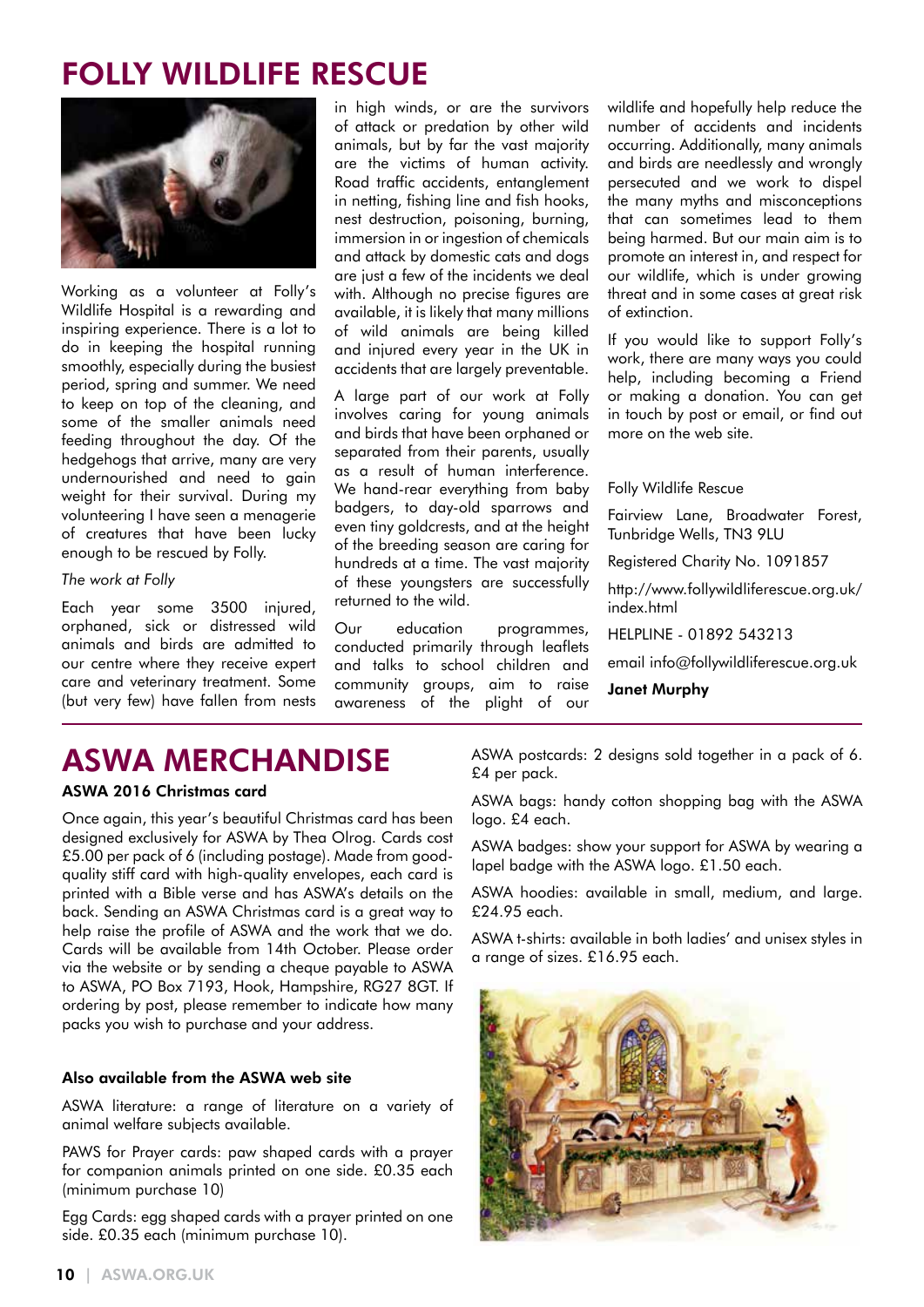## BOOK REVIEW

#### MOLES. THE BRITISH NATURAL HISTORY COLLECTION. VOLUME 3.

By Rob Atkinson. **Illustrated** by Belinda Atkinson.

Whittet Books ISBN 978-1- 873580-86-8 135 pages Hardcover Price £14.99



I read Rob Atkinson's meticulously researched study of one of Britain's commonest but least known mammals with considerable interest. It is a highly informative work by an academic researcher who has studied moles for 25 years in the fields and woods around Oxford where I live (so it has a special local resonance for me). Moreover many of the illustrations, all line drawings, have a particular charm.

Although moles can travel considerable distances above ground and even swim across streams and rivers they live for most of their largely solitary lives in darkness underground. They are active equally in night and in day in their subterranean realm, subsisting on earthworms and other invertebrates. They only make their presence apparent for most of us in through the molehills which suddenly appear above the surface of their dark world of long tunnels running for each individual animal for a vast

distance for such a small animal, some 1,000 metres. Indeed it is the mole's prodigious burrowing activities which distinguish it, as Keats expresses it in a beautiful metaphor in his Ode to Sleep, which Atkinson seems to have missed in his otherwise extensive exploration of literature and myth concerned with moles:

*Save me from curious conscience, that still lords, its strength for darkness, burrowing like a mole.*

Like most creatures inhabiting the countryside, moles have a hard time, from lack of food, from the vagaries of the weather (flood and drought),from diseases and parasites as well as from predation by owls, buzzards, foxes and other carnivores, and of course road casualties. There is an especially high mortality amongst young adult moles seeking to find a new home. Few of these animals, indeed, live beyond a year or so, seven years being the longest recorded life-span. In Scotland and elsewhere the biggest ultimate threat is the New Zealand flatworm which devours the native earthworm. It was introduced through human carelessness, with devastating effects on local mole populations, and its future impact in Britain is a continuing worry.

Nature is like that and I am no sentimentalist, but I have to admit having been morally shocked and as a human ashamed, by the sections of the book concerned with controlling and killing moles and the barbaric cruelties inflicted by superstition in past ages. It seems that we have for centuries been engaged in attempting to eradicate moles, employing

for that purpose traps, poisons (including strychnine) and gas, all of which inevitably cause suffering. In contrast to Germany, where moles are, indeed, protected, they can be killed with virtual impunity here. In actual fact they cause relatively little real damage compared with rabbits, rats and other humans. I exploded into righteous anger when on my first and only retreat in a Benedictine monastery I found mole traps being set into the ground: I threw them into the hedge! I am afraid that experience permanently soured my attitude to that order, for surely it is high time that our species in general and Christians in particular began to learn to live in love with the natural world rather than attempting to control it.

I hope that this book and others in the series will help in that that respect. Even though I cannot remember encountering a wild mole face to face I now have a far greater understanding of, and respect for, an extraordinary little creature beautifully adapted to its unique way of life. Atkinson ends his book on what is really a theological note:

*There will be no salvation unless we can identify and cherish the inherent worth of the organisms with which we share our world, even if that is sometimes at a small cost to ourselves.*

Exactly!

### Martin Henig

## ANGLICAN SOCIETY FOR THE WELFARE OF ANIMALS

PO Box 7193, Hook, Hampshire RG27 8GT, UK. www.aswa.org.uk

Correspondance Secretary:

Mrs Samantha Chandler Tel/Fax: 01252 843093 Email: AngSocWelAnimals@aol.com

**Treasurer: Mrs Jenny White** 

**Editor: Revd Jennifer Brown** Email: animalwatch@ienbrown.org.uk

## Membership Secretary: Mr Keith Plumridge Email: aswamembership@btinternet.com

### Patrons:

Dr Tony Campolo

Mr David Coffey MRCVS

The Rt Revd Stephen Cottrell (Bishop of Chelmsford)

The Rt Revd James Jones (Former Bishop of Liverpool)

Rt Revd Richard Llewellin (Former Bishop at Lambeth) The Rt Revd John Pritchard (Former Bishop of Oxford)

The Revd Dr Steven Shakespeare

### President:

The Rt Revd Dominic Walker OGS (Former Bishop of Monmouth)

Vice President: The Revd Dr Martin Henig

Chairman: The Revd Dr Helen Hall